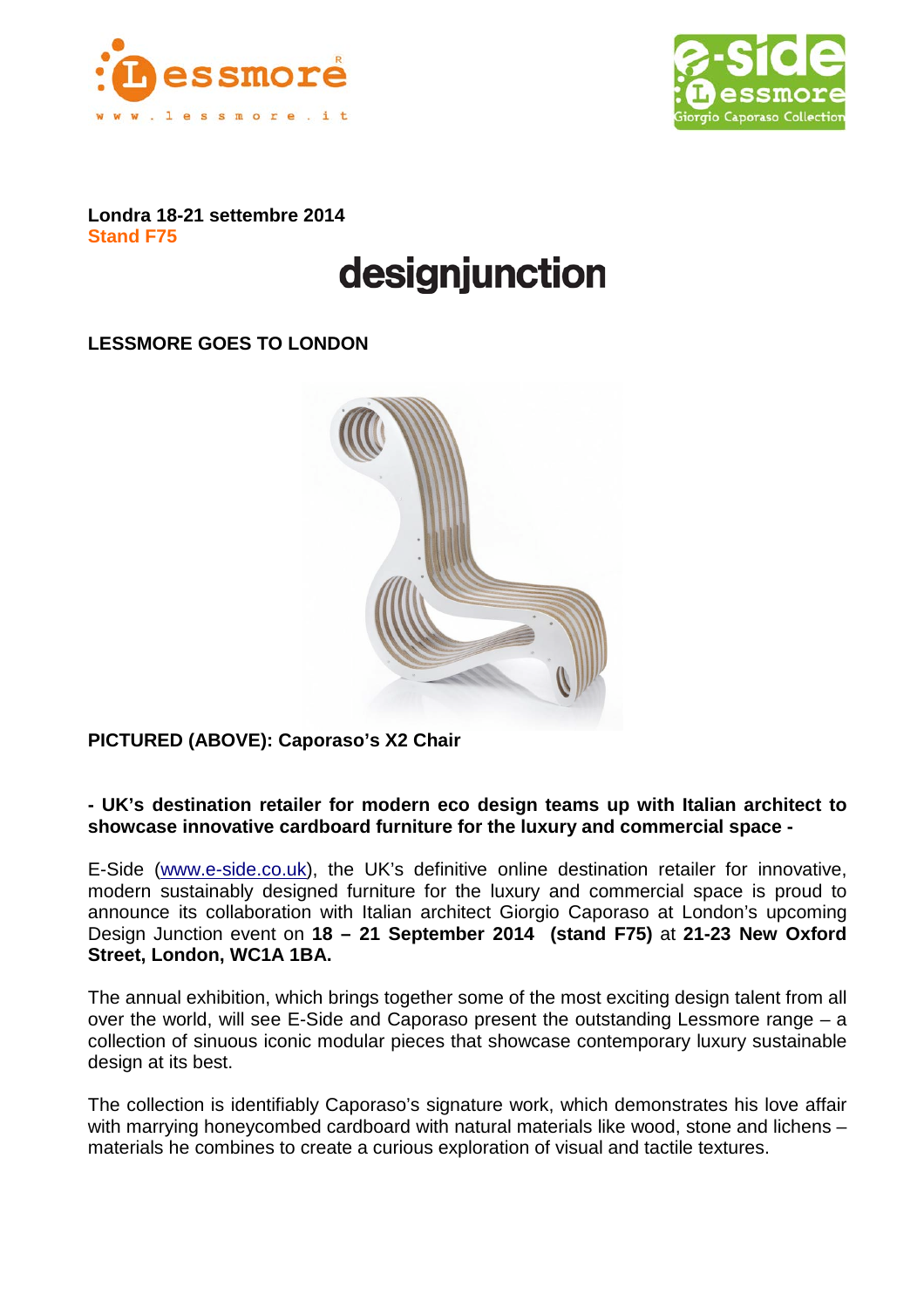While Caporaso's Lessmore designs demonstrate how these unusual blends of natural materials can work in aesthetic harmony with one another, the simple structural makeup of his work allows elements to be easily and deliberately deconstructed and removed – whether for repairing, recycling or to change the 'skin' of the furniture to follow mood or the latest design trend.

Iconic pieces from the collection that will be presented at Design Junction include the **X2 chaise longue chair.** Crafted entirely from 100% cardboard and FSC wood, the design is defined by a continuum of smooth clean lines. With removable external side panels, the chaise longue has interchangeable finishes of teak, oak so its overall look can be changed to various visually striking effects. It also uses just half the material required to make a similar chair from other less sustainable sources. With an uncompromisingly strong structure, the piece can equally be flipped over and used as a high-backed chair, and its large inbuilt holes can be used for storage if desired. The X2 chair that will be exhibited has been done in a trendy wood whitewashed finish (the external panel). Cleans lines and tactile surfaces come to play again with Caporaso's **More Bench**. Honeycombed, corrugated cardboard contrasts with hard, sleek, polished wood culminating in a deeply modern yet elegant finish, while the **More Plus Desk** follows the same aesthetic – cardboard flanked by smooth panelling – but is finished off with a clear glass top surface, making this a simple, modern, practical piece for the creative workspace. Both are exclusively launching in the UK with E-Side and will be showcased at Design Junction.



**PICTURED (ABOVE): More Bench from the Lessmore range by Caporaso for E-Side**



# **PICTURED (ABOVE): More Plus Desk from the Lessmore range by Caporaso for E-Side**

In **Less Chair** the inclined converging lines of the legs firmly support the body of the chair seat made even more comfortable by its rounded shapes that are also functional. The use of a natural material such as wood associated with fully recyclable cardboard creates a play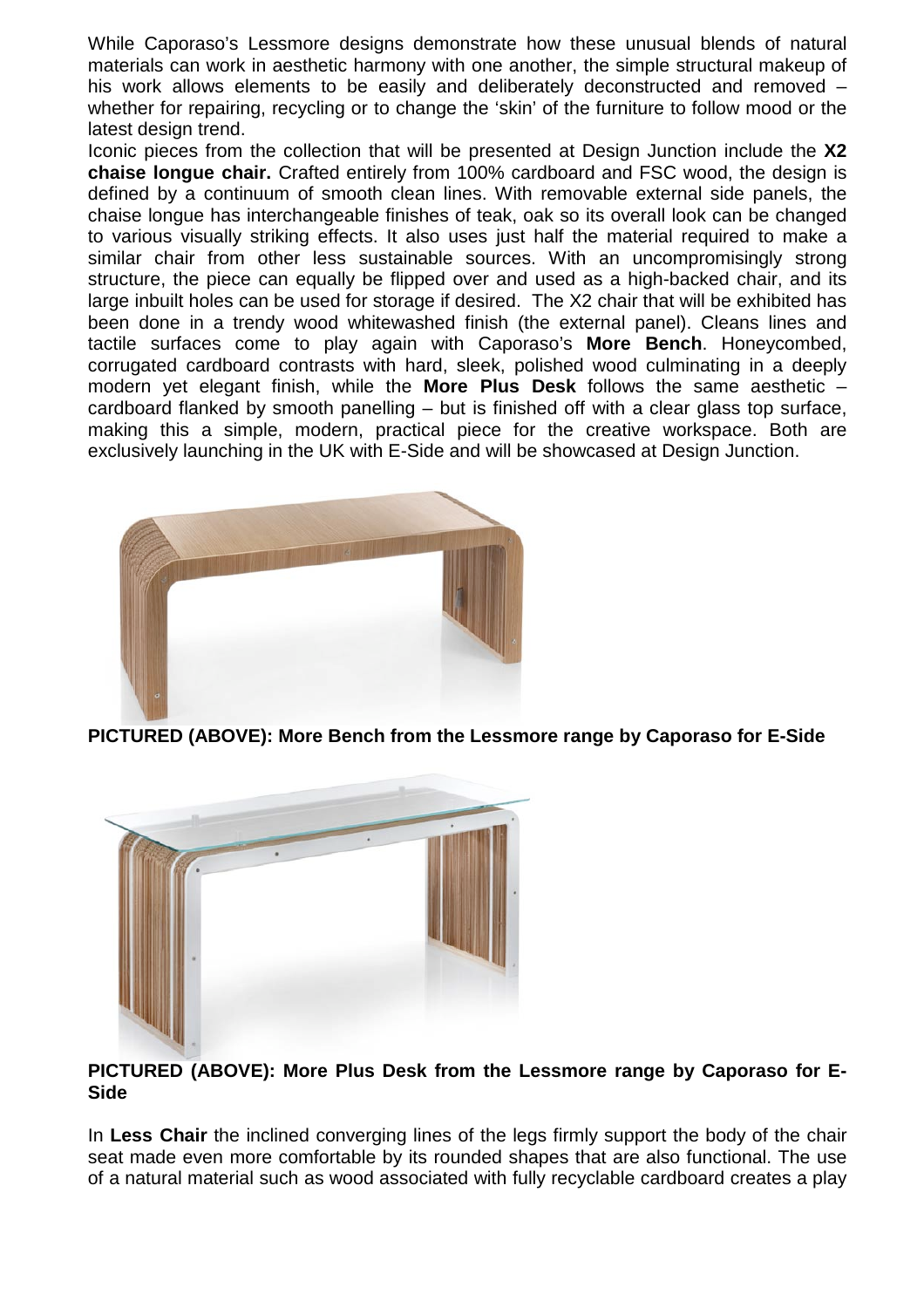of textures that give Less Chair lightness and a pleasing look. With or without armrests, easy to move and stack thanks to its light weight. Made thanks to the contamination of materials.. Completely disassembled, once its components are separated, it gets recycled or sent to separate garbage disposal. Less Chair: the maximum from the minimum



### **PICTURED (ABOVE): Less Chair from the Lessmore range by Caporaso for E-Side**  Easy to assemble and disassemble, **More Light** is ideal to satisfy all of our daily needs, thanks to the flexibility of its square modules and its joint system. Infact, you can assemble bookcases of different sizes and depths, shelving, panel walls, display stands, wall units, as well as seats or tables.



# **PICTURED (ABOVE): More light from the Lessmore range by Caporaso for E-Side**

Alessia Civettini, founder and design hunter of luxury eco and sustainable furnishings retailer E-Side comments: *"Rejuvenating the image of eco and sustainable design from its 'hippy' affiliations is an ongoing process, but with designers like Caporaso at the helm of this quiet revolution, humble materials like cardboard are fast becoming an important element in iconic and luxurious modern furniture design. Cardboard in fact is becoming the new cashmere. As well as its very unusual and unique aesthetic,*